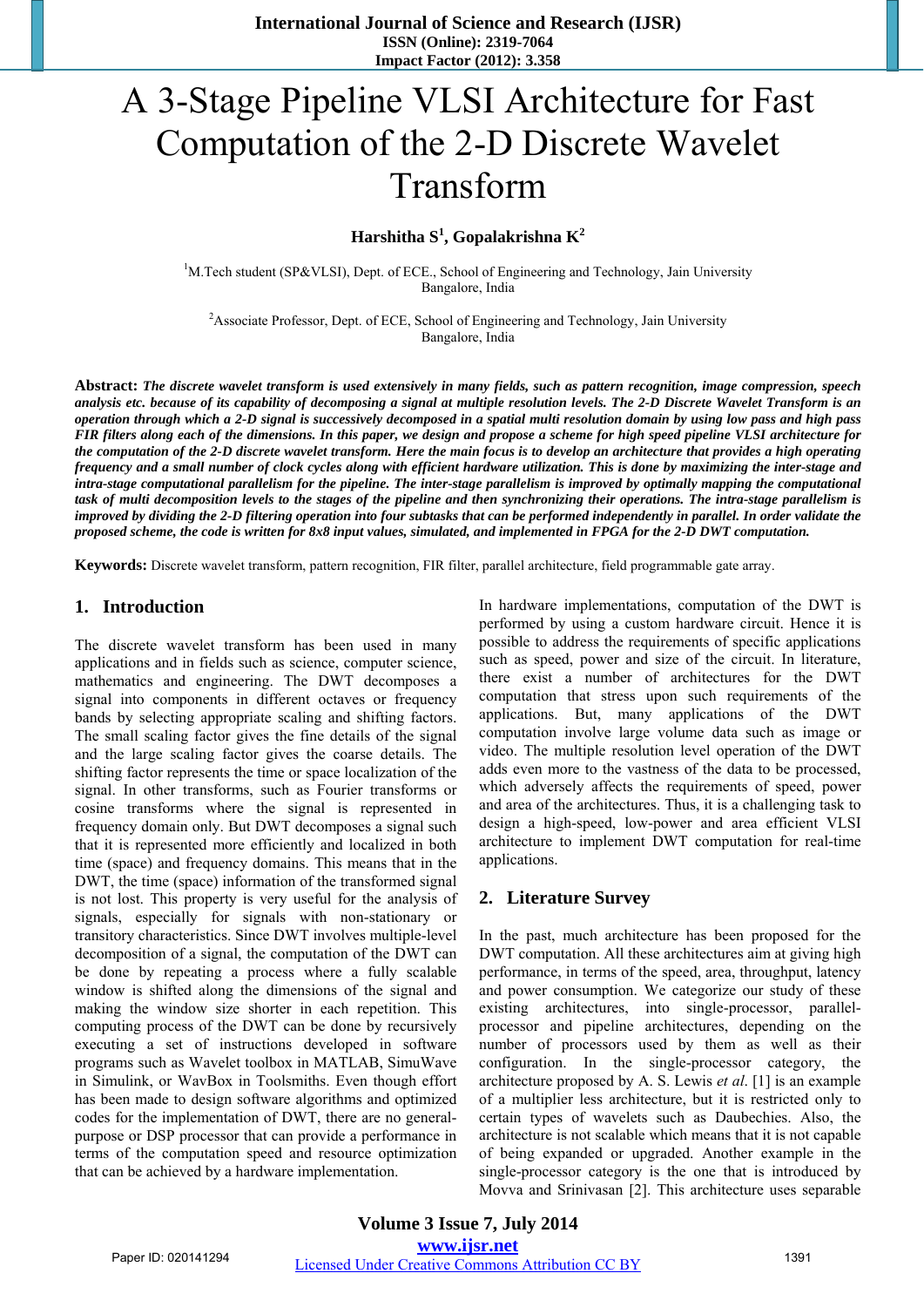approach and the 2-D DWT is obtained by performing a row-wise computation which is then followed by a columnwise computation using a single lifting-scheme based processor. The drawback of this architecture is low-speed and it requires a large memory space. Hung *et al.* [3] proposed a single-processor architecture which uses nonseparable approach. Here an *L×L*-tap filtering operation is carried out by a processor consisting of a cascade of three blocks: parallel multipliers, *L* accumulators along the row direction and one accumulator along the column direction. This architecture has low computational speed, since the samples of the four decomposed components are computed sequentially. The architecture of Uzun and Amira [4] is another example of a single-processor architecture, in which the processor consists of *L/2* adders and *L/2* parallel processing blocks, where *L* is the filter length, followed by an accumulator. This architecture requires large storage (delay units) to store the low pass-low pass output components of various resolution levels. In the category of parallel-processor architectures, Chakrabarti and Mumford [5] have given a four-processor architecture, in which one filter performs the horizontal filtering operation of the first resolution level, two filters perform the vertical low pass and high pass filtering operations respectively of all the resolution levels and another filter performs the horizontal filtering operations of the second and subsequent resolution levels. This architecture has a drawback of having low hardware utilization, since the amount of computations assigned to the four processors are not proportional to the amount of hardware employed by them. Wu and Chen [6] proposed six processor architecture for the 2-D DWT computation. Here two processors employ a poly phase decomposition technique for row-wise filtering operation, and four other processors employ a filter coefficient folding technique for column-wise filtering operation. But the design complexity of this architecture is high, since the parallel processors have different structures. In the pipelineprocessor category Jou *et al*. [7] gave a pipelined architecture using four processors to form a pipeline. In this architecture, the first two processors are used to perform the row-wise and column-wise operations respectively of first level and remaining two processors are used to perform, the row-wise and column-wise operations respectively, of the remaining levels. The disadvantage of this architecture is that it has a large latency and requires large storage space. In the architecture given by Mihic [8], a *J*-level 2-D DWT is performed using a pipeline of 2*J* processors. Each processor uses a semi-systolic array of MAC cells for row-wise or column-wise filtering operation of a resolution level. The architecture is not practical for the computation of the DWT with large number of resolution levels and also it has a very large latency. Marino [9] proposed a pipeline of two stages, one for the computation of the first resolution level and the other for the computation of all the remaining levels. Here each stage employs *L* parallel processing blocks. Since the structures of the processing blocks are different the design complexity of this architecture is high. Also, since each processing block has large number of MAC cells it has a high hardware resource complexity. Based on this study, a scheme for the design of three stage pipeline VLSI architecture for the fast computation of the 2-D discrete wavelet transform has been proposed in this paper.

# **3. Computation of the 2-D discrete wavelet transform**

The 2-D DWT is an operation through which a 2-D signal is successively decomposed in a spatial multi-resolution domain by using low pass and high pass FIR filters along each of the two dimensions. At a given resolution level, the four FIR filters, denoted as high pass high pass (HH), high pass low pass (HL), low pass high pass (LH) and low pass low pass (LL) filters produce the HH, HL, LH and LL sub band data respectively of the decomposed signal. This is illustrated in Figure 1.



**Figure 1:** Illustration of 2-D DWT decomposition

At each level the samples of the four sub bands of the decomposed signal are decimated by a factor of two in each of the two dimensions. For the first level of decomposition the 2-D signal is given as input and for the succeeding levels of decomposition the decimated LL sub band signal from the previous resolution level is given as input.

### **3.1 Computation of the four sub bands**

Let us consider a 2-D signal that is represented by an  $N_0 \times N_0$ matrix  $S^{(0)}$ . Let its  $(m,n)^{th}$  element be denoted by  $S^{(0)}(m,n)$ for  $(0 \le m, n \le N_0 - 1)$ . Here  $N_0$  is chosen to be  $2^{\mathsf{J}}$  where J is an integer. Let us denote the coefficients of a 2-D FIR filter P (P=HH, HL, LH, LL) by an  $L \times M$  matrix  $H^{(P)}$ . Let the  $(k,i)$ <sup>th</sup> coefficient of the filter P be denoted by H<sup>(P)</sup>  $(k,i)$  for (0)  $\leq k \leq L-1, 0 \leq i \leq M-1$ ). The decomposition of the 2-D signal at a given level  $j = 1, 2, 3, \ldots$ , J is given by

$$
A(j) (m,n) = \sum_{k=0}^{L-1} \sum_{i=0}^{M-1} H(HH) (k,i)
$$
  
. S(j-1) (2m-k, 2n-i) (1a)  

$$
\frac{L-1 M-1}{2}
$$

B(j) 
$$
(m,n) = \sum_{k=0}^{L-1} \sum_{i=0}^{M-1}
$$
 H(HL)  $(k,i)$   
S(i-1)  $(2m-k, 2n-i)$  (1b)

$$
S(j-1) (2m-k, 2n-i)
$$
 (1b)  
C(j)  $(m,n) = \sum_{i=1}^{L-1} \sum_{j=1}^{M-1} H(LH) (k,i)$ 

C(j) 
$$
(m,n) = \sum_{k=0} \sum_{i=0}
$$
 H(LH)  $(k,i)$   
. S(j-1)  $(2m-k, 2n-i)$  (1c)

$$
S(j) (m,n) = \sum_{k=0}^{L-1} \sum_{i=0}^{M-1} H(LL) (k,i)
$$
  
. 
$$
S(j-1) (2m-k, 2n-i)
$$
 (1d)

Here A(j) $(m,n)$ , B(j) $(m,n)$ , C(j) $(m,n)$  and S(j) $(m,n)$  for (0  $\leq$  $m, n \leq N_i - 1$  are the  $(m, n)^{th}$  elements of the four  $N_i \times N_i$ matrices, where  $N_j = N_0/2^j$ . A(j), B(j), C(j) and S(j) are the High pass High pass (HH), High pass Low pass (HL), Low pass High pass (LH) and Low pass Low pass (LL) sub bands respectively of the 2-D input signal at the  $i<sup>th</sup>$  level. From

## **Volume 3 Issue 7, July 2014 www.ijsr.net**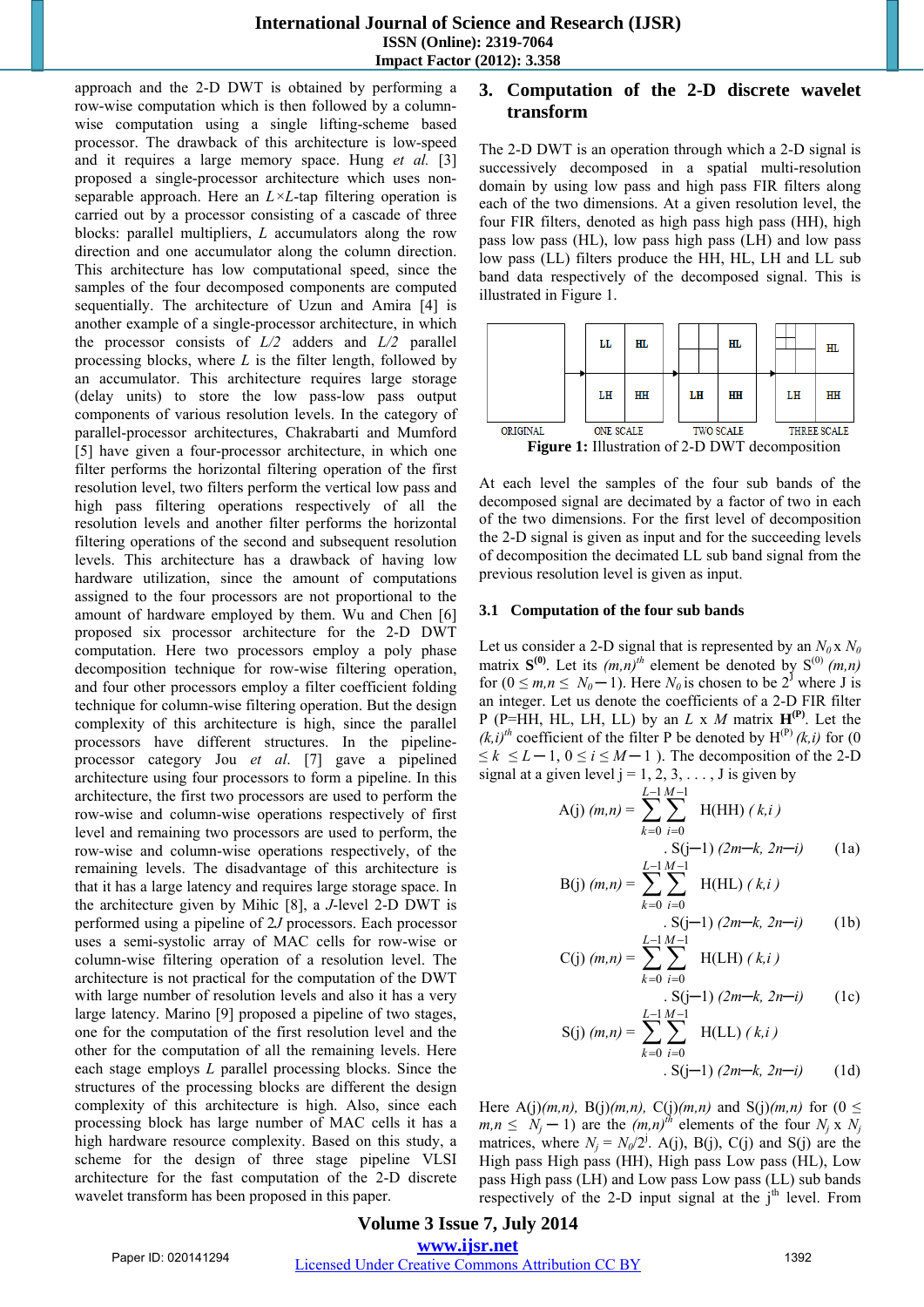(1a), (1b), (1c) and (1d) we see that the four decomposed sub bands at a given level are obtained by performing four 2-D convolutions. Each 2-D convolution can be viewed as a sum of the products of the *L* x *M* filter coefficients and the elements contained in an *L* x *M* window sliding on a 2-D data. The decimation by a factor of two in the horizontal and vertical dimensions can be obtained by sliding the *L* x *M* window by two positions horizontally and vertically for the computation of two successive samples. Further only the Low pass Low pass (LL) sub band data of decomposition is used as input for the decomposition at the next level. After J decompositions, the 2-D signal  $S^{(0)}$  is transformed into J resolution levels, with HH, HL and LH sub bands from each of the first J─1 levels and HH, HL, LH and LL sub bands from the last  $(J<sup>th</sup>)$  level. Since  $N_j = N_0/2^j$ , the number of samples that needs to be processed at each level *j* is one fourth of that at the preceding level.

### **3.2 Four channel filtering operation**

For parallel processing of the 2-D DWT computation, the *L*  x *M* filtering operation should be be divided into multichannel operations where each channel can process one part of the 2-D data. We can see from  $(1a)$ ,  $(1b)$ ,  $(1c)$ ,  $(1d)$  that the even and odd indexed elements always operate on the even and odd indexed filter coefficients respectively. We can therefore divide the LL sub band matrix  $\hat{S}^{(j)}$  at the j<sup>th</sup> level into four  $(N_i/2 + L/2)$  x  $(N_i/2 + M/2)$  sub matrices. These sub matrices are represented by  $S_{ee}^{(j)}$ ,  $S_{oe}^{(j)}$ ,  $S_{eo}^{(j)}$  and  $S_{oo}^{(j)}$ . The  $(m,n)^{th}$  elements of the sub matrices for  $(0 \le m \le N/2 + L/2)$  $-1$ ,  $0 \le n \le N_i/2 + M/2 - 1$  are given by

$$
S_{ee}^{(j)}(m,n) = S^{(j)}(2m,2n)
$$
\n
$$
S_{ee}^{(j)}(m,n) = S^{(j)}(2m+1,2n)
$$
\n
$$
S_{ee}^{(j)}(m,n) = S^{(j)}(2m,2n+1)
$$
\n
$$
S_{\infty}^{(j)}(m,n) = S^{(j)}(2m+1,2n+1)
$$
\n(2d)

From (2a), (2b), (2c) and (2d) we can see that the data at any resolution level is divided into four channels for processing by first separating the even and odd indexed rows of  $S^{(j)}$ , and then separating the even and odd indexed columns of the resulting two sub-matrices. The data in each channel is then computed by an (*L/2* x *M/2)* tap filtering operation. For such a four channel filtering operation the filter coefficients also need to be decomposed properly. Accordingly, the matrix  $H^{(P)}$  should be decomposed into four  $(L/2 \times M/2)$  submatrices. These sub matrices are represented by  $H_{ee}^{(P)}$ ,  $H_{oe}^{(P)}$ ,  $H_{\rm ee}^{(P)}$  and  $H_{\rm oo}^{(P)}$ . The  $(k,i)^{th}$  elements of the sub matrices for  $(0 \le k \le L/2 - 1, 0 \le i \le M/2 - 1)$  are given by

Hee (P) *(k,i) =* H(P) *(2k,2i)* (3a) Hoe(P) *(k,i) =* H(P) *(2k+1,2i)* (3b) Heo(P) *(k,i) =* H(P) *(2k,2i+1)* (3c) Hoo(P) *(k,i) =* H(P) *(2k+1,2i+1)* (3d)

At the  $j<sup>th</sup>$  resolution level any of the four sub band signals  $A(j)$ ,  $B(j)$ ,  $C(j)$  and  $S(j)$  can be computed as a sum of four convolutions by using (*L/2* x *M/2)* tap filters. Hence we can now express the LL sub band as

$$
S^{(j)}(m,n) = \sum_{k=0}^{L/2-1} \sum_{i=0}^{M/2-1} H_{ee}^{(LL)}(k,i) S_{ee}^{(j-1)}(m+k, n+i)
$$

+ 
$$
\sum_{k=0}^{L/2-1} \sum_{i=0}^{M/2-1} \mathbf{H}_{oe}^{(LL)}(k,i) \mathbf{S}_{oe}^{(j-1)}(m+k, n+i)
$$
  
+ 
$$
\sum_{k=0}^{L/2-1} \sum_{i=0}^{M/2-1} \mathbf{H}_{eo}^{(LL)}(k,i) \mathbf{S}_{eo}^{(j-1)}(m+k, n+i)
$$
  
+ 
$$
\sum_{k=0}^{L/2-1} \sum_{i=0}^{M/2-1} \mathbf{H}_{oo}^{(LL)}(k,i) \mathbf{S}_{oo}^{(j-1)}(m+k, n+i)
$$
(4)

We can see from (4) that the filtering operations in the four channels are independent and identical, which can be exploited in the design of efficient pipeline architecture for the 2-D DWT computation.

# **4. Pipeline structure for the 2-D DWT computation**

In the proposed three-stage architecture, the first and second level decompositions are computed by stages 1 and 2 respectively, and the decomposition of the remaining levels are computed by stage 3. The computation blocks in the three stages differ only in the number of similar processing units used by them depending on the amount of the computations assigned to the stages. This is because the basic operation of computing each output sample, regardless of the resolution level or the sub band, is the same. From (4) we can see that an (*L* x *M)* tap filtering operation is divided into four independent (*L/2* x *M/2)* tap filtering operations, where each operates on the 2-D  $(L/2 \times M/2)$  data which results from the even or odd indexed rows and even or odd indexed columns of an (*L* x *M)* window of the LL sub band data. We can now consider a unit having (*L/2* x *M/2)* MAC cells as the basic processing unit for (*L/2* x *M/2)* tap filtering operation. The *L* x *M* window of the raw 2-D input data or the *L* x *M* window of the LL sub band data must be divided into four *L/2* x *M/2* sub windows. This dividing of the data can be done by designing an appropriate data scanning unit (DSU) for each stage. The basis for the DSU is the way in which the raw input or the LL sub band data is scanned. The three stages also require memory space (buffer) to store the raw input data or the LL-sub band data before scanning. Stages 1 and 2 require a buffer of size of O(*N*) since they store only part of a few rows of raw input or LL sub band data at a time. Stage 3 has a buffer size of  $O(N^2)$  as they store the entire LL sub band data of one resolution level. Figure 2 shows the block diagram of the 3-stage pipeline structure. Here only the LL sub band data flow to the next stages after stage 1 which is necessary for subsequent operations and the HH, HL and LH sub band data are taken directly into an external memory.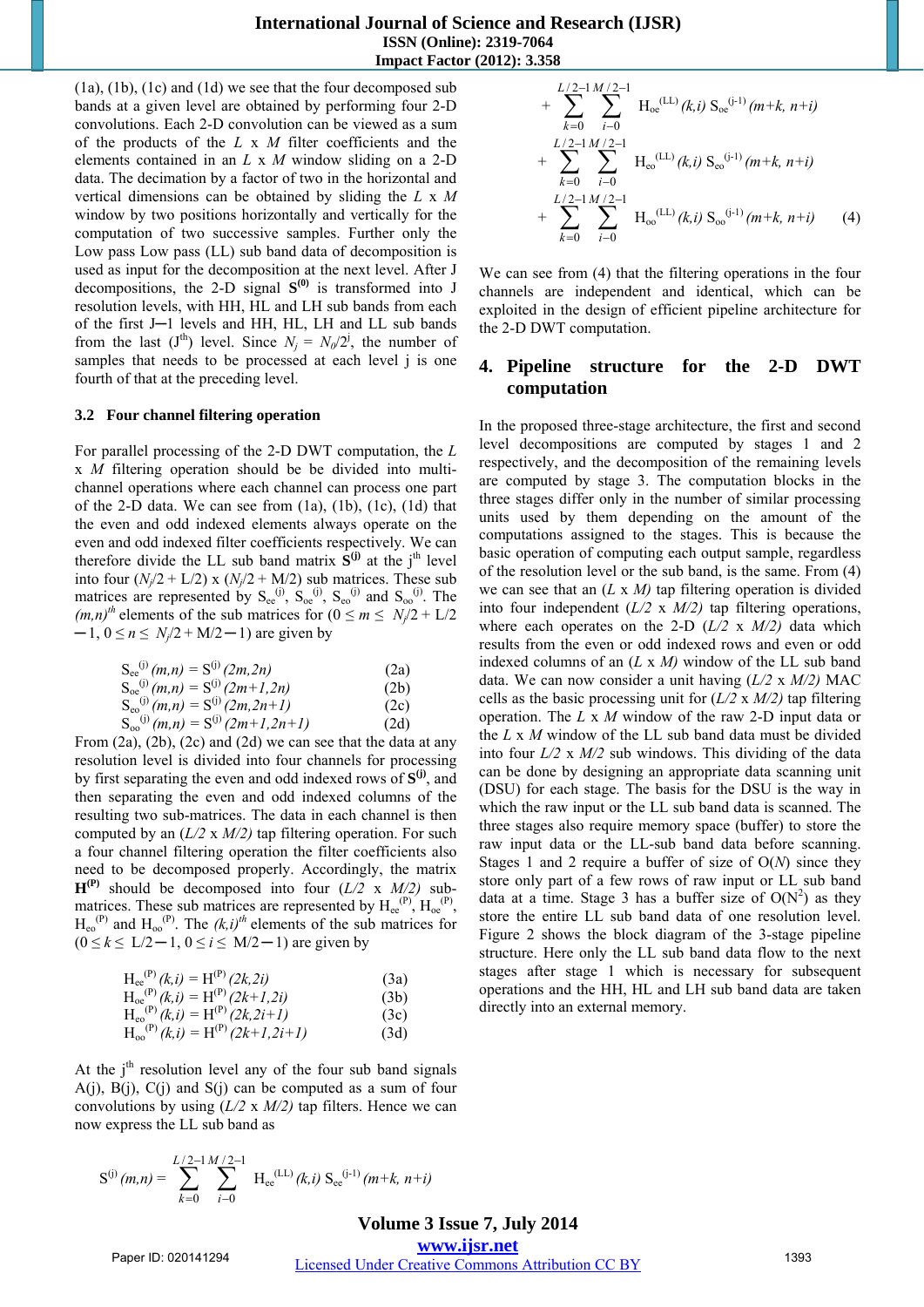### **International Journal of Science and Research (IJSR) ISSN (Online): 2319-7064**

**Impact Factor (2012): 3.358** 



**Figure 2:** Block Diagram of the 3-Stage Pipeline Structure

### **4.1 Structure of the data scanning unit**

In order to partition the *L* x *M* window into four *L/2* x *M/2*  sub-windows we make use of the Data Scanning Unit. The DSU first partitions the samples of the window into two parts depending on whether a sample belongs to an even indexed or odd indexed row. Then the samples in each part are further partitioned into two parts depending on whether a sample belongs to an even indexed or odd indexed column. The first partition is obtained by directing the scanned samples alternatively into two sets of *L/2* shift registers. The second partition is obtained by reorganizing the samples stored in two sets of shift registers by using demultiplexers. Finally the samples of the four sub windows are stored into four units of *L/2* x *M/2* parallel registers respectively.

Figure 3 shows a structure of the DSU used to obtain the sub windows as explained above. The down sampling operation by two in the vertical and horizontal directions which is required by the transform is automatically incorporated by this data scanning scheme. Thus we do not need any additional peripheral circuits and registers for the down sampling operations. Hence when compared to other schemes this data scanning scheme uses less hardware resources and lesser number of registers for the stages.



### **4.2 Structure of the processing units**

As explained decomposing the input data into four sub bands needs four *L* x *M* filtering operations and each of the four filtering operations needs four *L/2* x *M/2* tap filtering operations. Thus we need a total of sixteen *L/2* x *M/2* tap filtering operations for the computation of the samples for the four sub bands. Hence for each stage these sixteen types of filtering operations must be assigned appropriately to the processing units available to the stage. In stage 1 we have eight processing units and the processing task is distributed among them so that one processing unit carries out the subtask of *L/2* x *M/2* tap filtering operations using the data of one sub window. Figure 4 shows the structure of eight processing units used by stage 1. Each of the processing units PU1 to PU4 does the LL and LH filtering operations sequentially using the sub windows 1 to 4 respectively. Similarly each of the processing units PU5 to PU8 does the HH and HL filtering operations using the same sub windows. Here the LL and HH sub band samples are produced in parallel in one clock cycle and the LH and HL sub band samples are produced in parallel in the next clock cycle.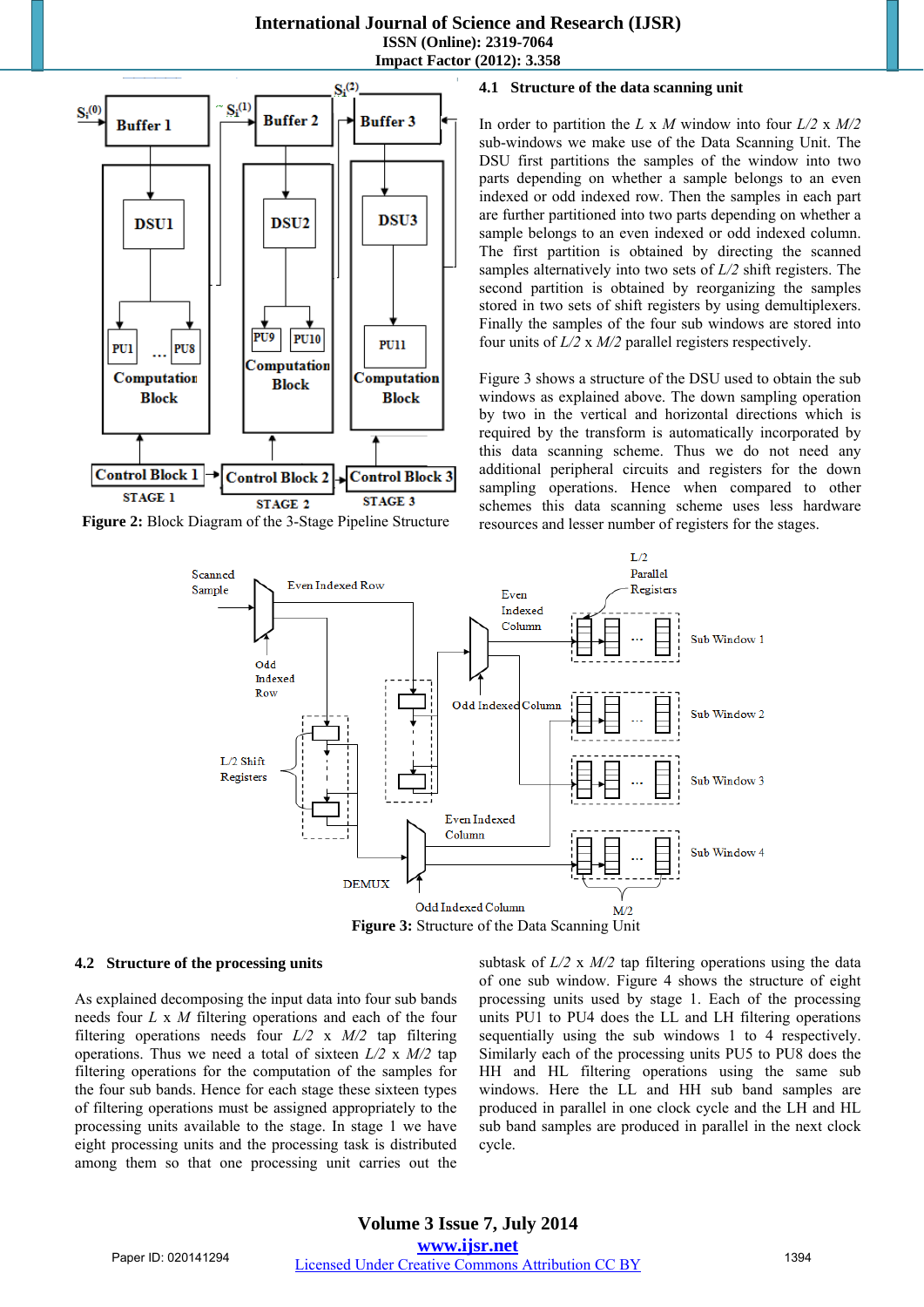### **International Journal of Science and Research (IJSR) ISSN (Online): 2319-7064 Impact Factor (2012): 3.358**



Sub Window 1

Sub Window 2

Sub Window 3

Sub Window 4

Stage 2 uses two processing units and the data of the four sub windows 1 to 4 are assigned in a sequential manner to the two processing units. The sub windows 1 and 3 are sequentially given to PU9 and the sub windows 2 and 4 are given to PU10. Figure 5 shows the structure of two processing units used by stage 2. Each of the processing units PU9 and PU10 does the *L/2* x *M/2* tap filtering operations. Here PU9 and PU10 operate in parallel in order to produce the LL, LH, HH and HL sub band samples sequentially in eight consecutive clock cycles.



**Figure 5:** Structure of two processing units used by stage 2

Stage 3 uses only one processing unit, PU11. It carries out all the filtering operations for each of the four sub windows. The four sub windows 1 to 4 are given successively as input to PU11. Figure 6 shows the structure of a processing unit used by stage 3. For each sub window the processing unit PU11 does the *L/2* x *M/2* tap filtering operations. Here PU11 produces the LL, LH, HH and HL sub band samples sequentially in sixteen consecutive clock cycles.

Figure 6: Structure of a processing unit used by stage 3

**PU11** 

HH. HL)

(LL, LH,

Register

**Output Sample** 

Adder

### **4.3 Block diagram of the processing unit**

**MUX** 

We can view the filtering operation carried out by a processing unit as *L/2* x *M/2* parallel multiplications followed by an accumulation of the *L/2* x *M/2* products. Suppose the input samples have a word length of X bits and the filter coefficients have a word length of *Y* bits, then the processing unit will produce an array of (Y \* L \* *M/4)* x X bits simultaneously in one clock cycle. So to obtain the output sample pertaining to a given sub window the bits of the partial products must be accumulated vertically downward and from right to left by taking into consideration the propagation of the carry bits. Now the partial product bits and/or the carry bits from different rows have to be added. This is done by using bit wise adders in parallel. Then finally we need to add the two rows of bits produced by the accumulation network in order to produce one row of output bits by using a carry propagation adder. Figure 7 shows a block diagram of a processing unit as discussed above.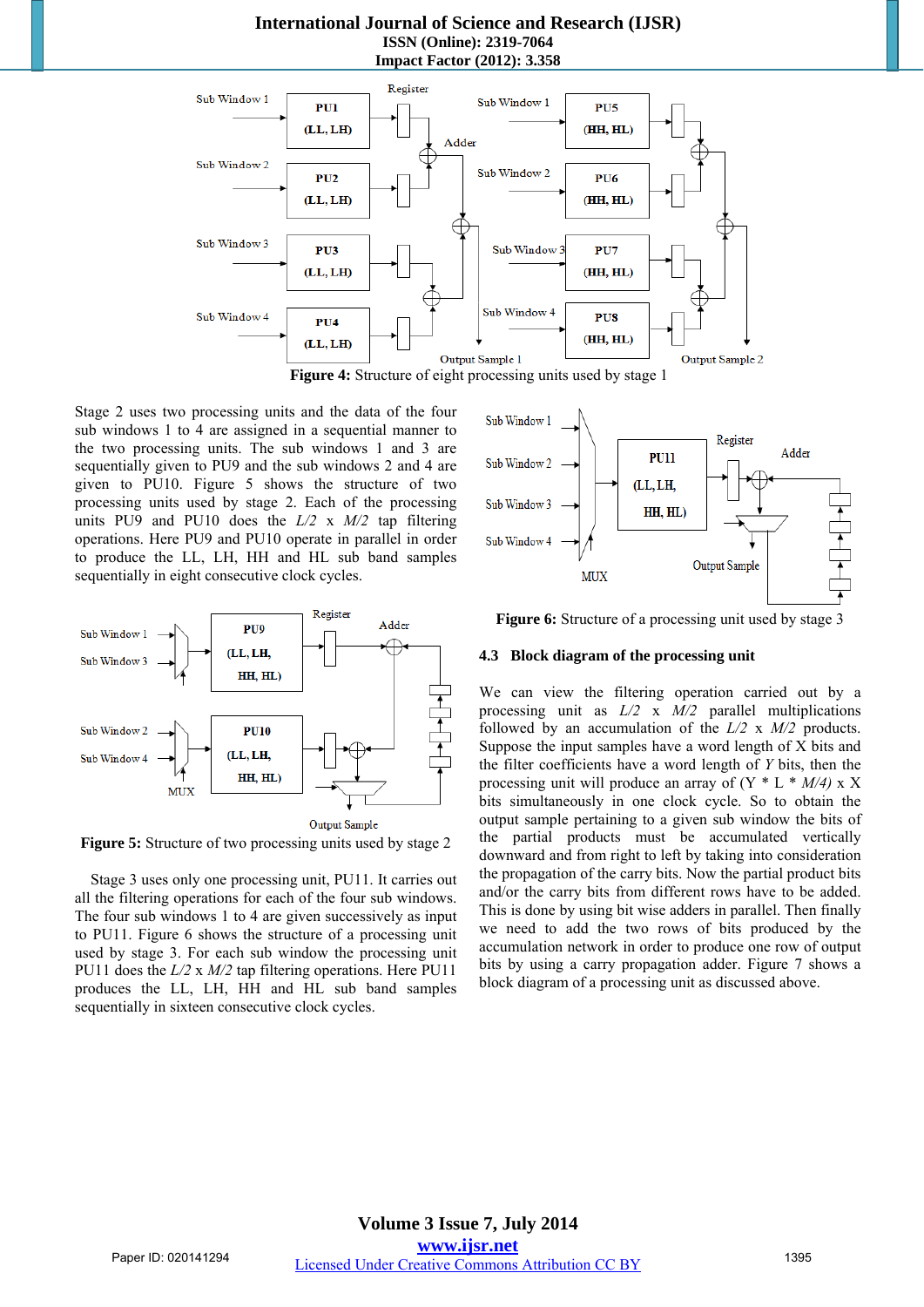### **International Journal of Science and Research (IJSR) ISSN (Online): 2319-7064 Impact Factor (2012): 3.358**



Output of the Processing Unit **Figure 7:** Block diagram of a processing unit

# **5. Results and Discussion**

In order evaluate the performance of the proposed architecture, the code is written for 8x8 input values, simulated, and implemented in FPGA for the 2-D DWT computation. The code is simulated by using Xilinx 14.2 version supported with Isim simulator for three levels of decomposition. The simulation results for one, two and three levels of decomposition are shown in Figure 8, Figure 9 and Figure 10 respectively.

|              |                                                |         |      |               |       |       |            |             |            |                          |                    |                    |          | 8,497.787 rs |                    |           |
|--------------|------------------------------------------------|---------|------|---------------|-------|-------|------------|-------------|------------|--------------------------|--------------------|--------------------|----------|--------------|--------------------|-----------|
| lame         |                                                | W<br>39 |      | $\frac{1}{2}$ |       |       | $7,400$ ns |             | $7,600$ ns | $7,800 \text{ ns}$<br>Y. | $8,000 \text{ ns}$ | $8,200 \text{ ns}$ | 8,400 ns | ш            | $8,600 \text{ ns}$ |           |
|              | <b>TENOCHAN</b><br>$\mathbb{F}_1$ hieo $[7.0]$ | 36      |      |               |       |       |            |             |            | 36                       |                    |                    |          |              |                    |           |
|              | $\mathbb{F}_2^4$ hloo(7:0)                     | 40      |      |               |       |       |            |             |            | 40                       |                    |                    |          |              |                    |           |
|              | $\frac{1}{2}$ hhee [7:0]                       | 48      |      |               |       |       |            |             |            | 48                       |                    |                    |          |              |                    |           |
|              | $\blacksquare$ hheo $[7:0]$                    | 50      |      |               |       |       |            |             |            | 90                       |                    |                    |          |              |                    |           |
|              | $\blacksquare$ hhoe [7:0]                      | 54      |      |               |       |       |            |             |            | Я                        |                    |                    |          |              |                    |           |
|              | $\frac{1}{2}$ hhoo(7.0)                        | 62      |      |               |       |       |            |             |            | 62                       |                    |                    |          |              |                    |           |
| ¥            | op1[17:0]                                      |         | 2352 | 2418          | 2494  | 2416  | 2352 2418  |             |            |                          |                    | $\frac{1}{2}$      |          |              |                    |           |
| $\mathbb{R}$ | op2[17:0]                                      |         |      | 12390 12954   | 13330 | 12852 |            | 12390 12954 |            |                          | 12840              |                    | 8878     | 8704         |                    | 8576 8488 |
| ¥            | op3[17:0]                                      |         |      |               |       |       |            |             | 0          |                          |                    |                    | 6130     | 6016         | 5952               | 5864      |
|              | $\mathbb{I}_{\mathbb{B}}$ reset2               | 0       |      |               |       |       |            |             |            |                          |                    |                    |          |              |                    |           |
|              | $\frac{1}{2}$ sw11[7:0]                        | 62      |      |               |       |       |            |             |            | 62                       |                    |                    |          |              |                    |           |
|              | $\frac{1}{2}$ sw12[7:0]                        | 60      |      |               |       |       |            |             |            | 60                       |                    |                    |          |              |                    |           |
|              | $\frac{1}{2}$ sw13[7.0]                        | 56      |      |               |       |       |            |             |            | 56                       |                    |                    |          |              |                    |           |
|              | $M$ sw14[7:0]                                  | 59      |      |               |       |       |            |             |            | Ø                        |                    |                    |          |              |                    |           |
|              | $M$ sw15[7:0]                                  | 62      |      |               |       |       |            |             |            | 62                       |                    |                    |          |              |                    |           |
|              | $\frac{1}{2}$ sw16[7:0]                        | 60      |      |               |       |       |            |             |            | 60                       |                    |                    |          |              |                    |           |
|              | $M$ sw17[7:0]                                  | 56      |      |               |       |       |            |             |            | 56                       |                    |                    |          |              |                    |           |
|              | $\frac{1}{2}$ sw18[7:0]                        | 59      |      |               |       |       |            |             |            | 9<br>60                  |                    |                    |          |              |                    |           |
|              | $\frac{1}{2}$ sw19[7.0]                        | 60      |      |               |       |       |            |             |            |                          |                    |                    |          |              |                    |           |

**Figure 8:** Simulation results for one level of decomposition



**Figure 9:** Simulation results for two levels of decomposition



**Figure 10:** Simulation results for three levels of decomposition

The hardware resources used by the FPGA board Spartan3E XC3S500E-4 in terms of the numbers of configuration logic block (CLB) slices, flip-flop slices, 4-input look-up tables (LUTs) and input/output blocks (IOBs) is shown in Figure 11.

|                                                | <b>Device Utilization Summary</b> |       |                              |  |  |
|------------------------------------------------|-----------------------------------|-------|------------------------------|--|--|
| <b>Logic Utilization</b>                       | <b>Used</b>                       |       | <b>Available Utilization</b> |  |  |
| Number of Slice Flip Flops                     | 3,269                             | 9,312 | 35%                          |  |  |
| Number of 4 input LUTs                         | 1,632                             | 9,312 | 17%                          |  |  |
| Number of occupied Slices                      | 1,776                             | 4,656 | 38%                          |  |  |
| Number of Slices containing only related logic | 1,776                             | 1,776 | 100%                         |  |  |
| Number of Slices containing unrelated logic    | 0                                 | 1,776 | 0%                           |  |  |
| Total Number of 4 input LUTs                   | 1,635                             | 9,312 | 17%                          |  |  |
| Number used as logic                           | 1,632                             |       |                              |  |  |
| Number used as a route-thru                    | 3                                 |       |                              |  |  |
| Number of bonded IOBs                          | 162                               | 232   | 69%                          |  |  |
| Number of BUFGMUXs                             | 1                                 | 24    | 4%                           |  |  |
| Number of MULT18X18SIOs                        | 14                                | 20    | 70%                          |  |  |
| Average Fanout of Non-Clock Nets               | 2.53                              |       |                              |  |  |

**Figure 11:** Device utilization summary for 2-D DWT computation